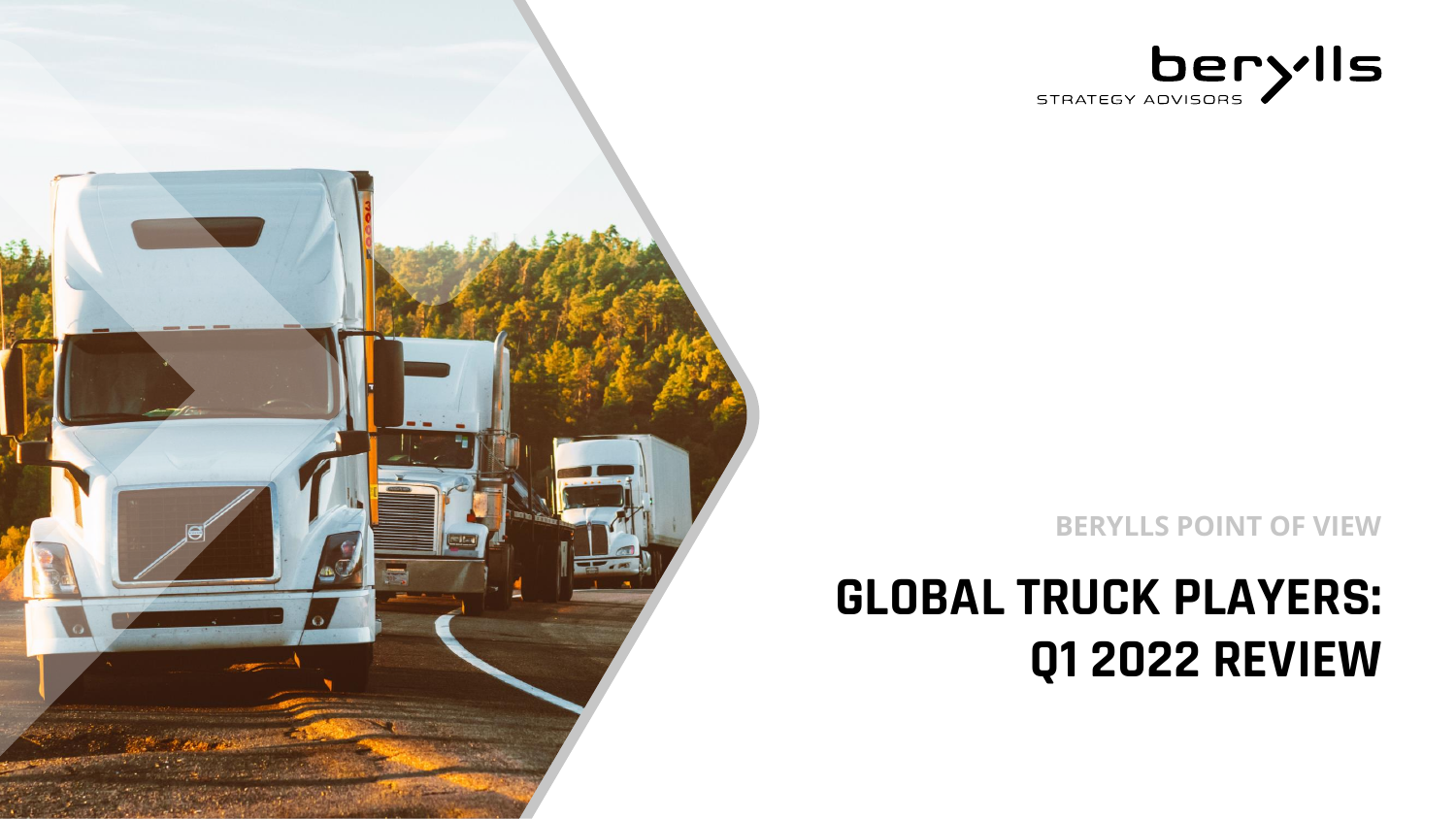## **THE GLOBAL TRUCK PLAYERS.**

Truck manufacturers keep suffering from undersupply of essential components. Positive side effects of the demand overhang are sales price increases and favorable product mix developments.

#### **Latest Developments in Q1 2022**

| <b>DAIMLER</b> | » Availability of semi-conductors has affected production<br>» Daimler Truck sells 8% more vehicles than in Q1 2021<br>» Revenue of the industrial business grows by 17%<br>» Adjusted EBIT is up 9% leading to an average margin of 5.9%                                               |
|----------------|-----------------------------------------------------------------------------------------------------------------------------------------------------------------------------------------------------------------------------------------------------------------------------------------|
| <b>TRATON</b>  | » Persistent supply bottlenecks impact unit sales negatively<br>» Ukraine war leads to shut-downs due to lack of cable harnesses<br>» Deliveries are up 12% and revenues up 30% (including Navistar <sup>1</sup> )<br>» Operating return on sales (adj.) of industrial business at 5.3% |
|                | » Demand still exceeds supply due to global material shortages<br>» Volvo is restrictive in order slotting because of increasing inflation<br>» Deliveries are up 15% and revenues up 31% versus Q1 2021<br>» Margin of 12.5% thanks to higher volumes and price realization            |
| <b>PACCAR</b>  | » Strong demand for Paccar products in Europe and South America<br>» Unit sales only 2% above Q1 2021 due to volume drop in the U.S.<br>» Revenue up 13% year-on-year with strong growth in parts sales<br>» Strong growth of net income, 10.3% margin for industrial business          |

#### **Insights**

- » Massive supply bottlenecks still characterize the current state of the global truck industry
- » Materials mainly concerned by shortages are semi-conductors and cable harnesses
- » MAN was affected most negatively and had to shutdown the factories in Munich and Krakow for several weeks
- » Due to better price realization and positive product mix effects, revenues grow much stronger than unit sales

1 w/o Navistar unit sales would have been down 16% and revenues would have decreased 2% versus Q1 2021 Source: Quarterly Reports, Berylls Strategy Advisors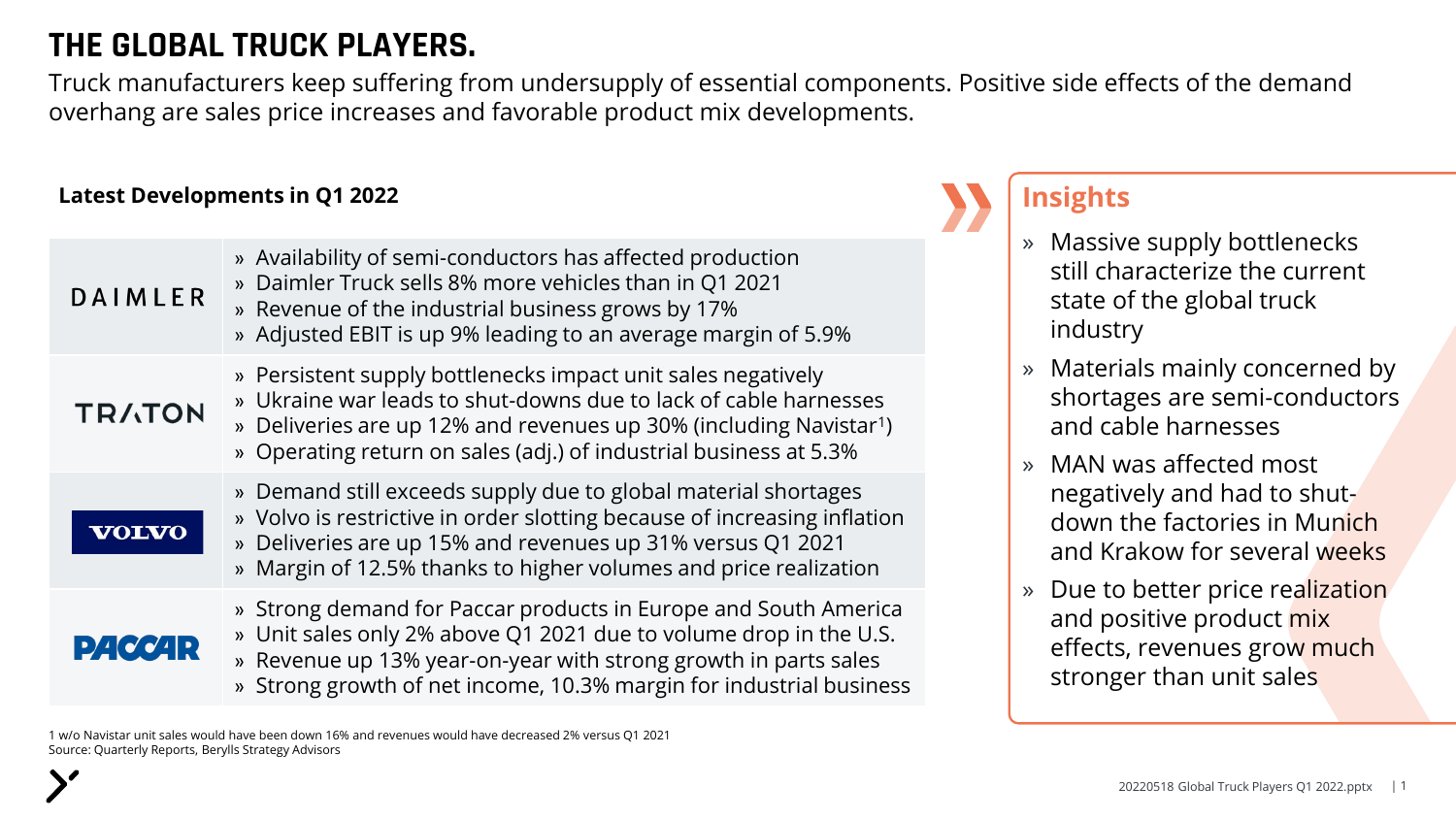### **GLOBAL TRUCK DEMAND**

Truck demand has recovered quickly after the corona crisis. Cumulated order intake and average book-to-bill ratio were at an all-time high in 2021.

#### **Order Intake<sup>1</sup> & Book-to-Bill Ratio**



#### **Insights**

- » Order intake in Q1 2022 is down 11% year-on-year
- » Despite ongoing truck demand overhang, book-to-bill ratios have decreased compared to the first quarter of 2021
- » Manufacturers are quite reluctant to fill their order books due to uncertainties with regard to supply capacity looking forward
- » Purchase price inflation is still rather unpredictable causing additional cautiousness

1 Daimler Truck + Traton + Volvo Group (Paccar does not publish incoming orders) Source: Quarterly Reports, Berylls Strategy Advisors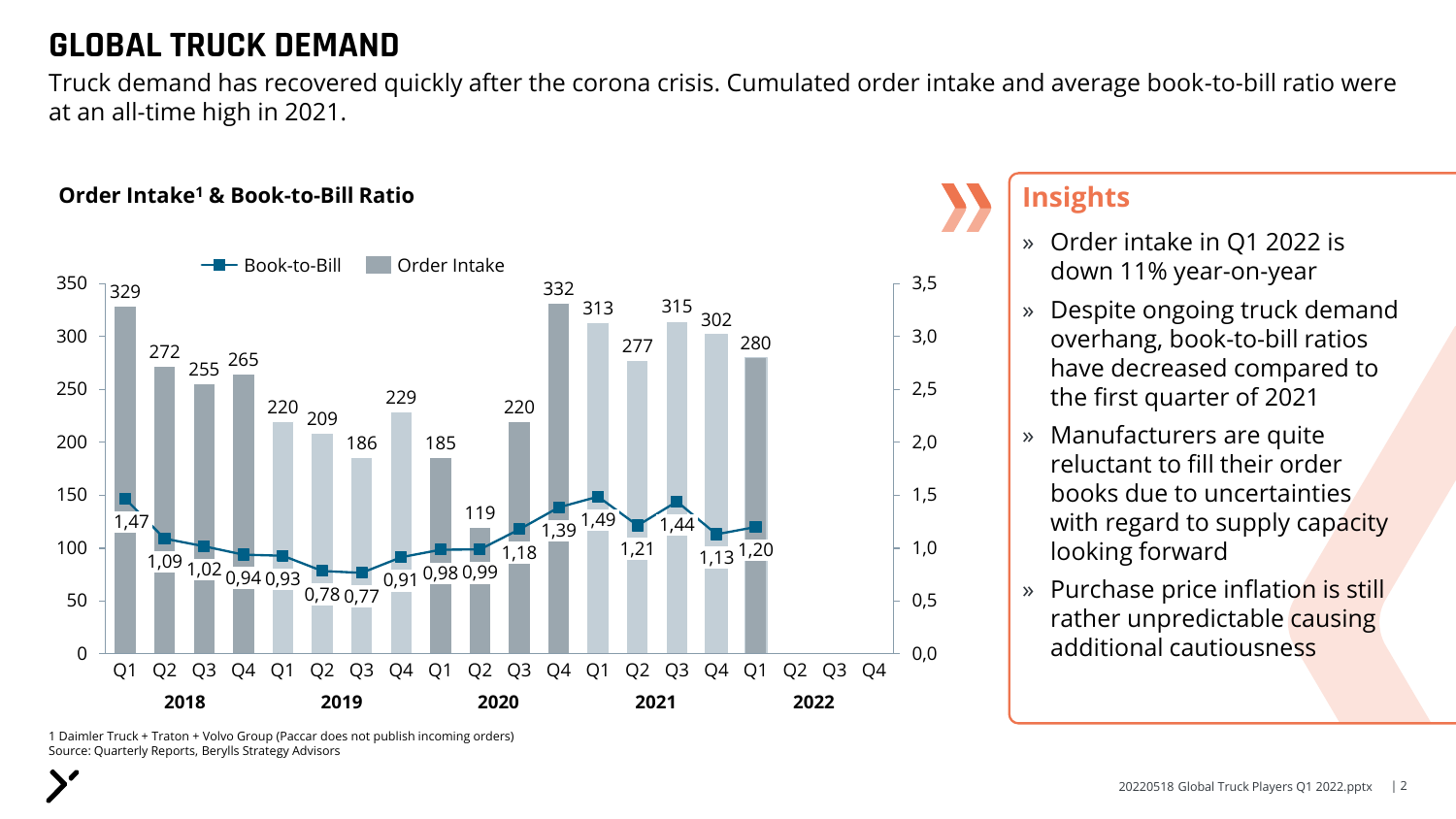## **ORDER INTAKE BY MANUFACTURER**

After Q1 2021 had seen high levels of incoming orders and a book-to-bill ratio of 1.49 on average, the truck industry is now more cautious due to uncertain supply chains and massive inflation.

#### **Order Intake<sup>1</sup> & Book-to-Bill Ratio**

|                | <b>Order Intake</b><br>Q1 2021 | <b>Order Intake</b><br>Q1 2022 | <b>Delta</b><br>22 vs. 21 | <b>B-to-B Ratio</b><br>Q1 2022 |
|----------------|--------------------------------|--------------------------------|---------------------------|--------------------------------|
| <b>DAIMLER</b> | 151,100                        | 138,700                        | $-8.2%$                   | 1.27                           |
| <b>TRATON</b>  | 81,700                         | 95,600 <sup>2</sup>            | $+16.9%$                  | 1.41                           |
| <b>VOLVO</b>   | 80.4003                        | 45.6003                        | $-43.3%$                  | 0.82                           |
| <b>PACCAR</b>  | n.a.                           | n.a.                           | n.a.                      | n.a.                           |

1 Daimler Truck, Traton, Volvo Group (Paccar does not publish incoming orders) 2 incl. Navistar 3 excl. UD Trucks Source: Quarterly Reports, Berylls Strategy Advisors

- » Daimler's order intake is 8.2% lower year-on-year
- » Traton increases order intake by 16.9% – however, excluding Navistar there is a drop by 19.6% and a book-to-bill ratio of 1.30 instead of 1.41
- » Volvo is very restrictive with order slotting and has reduced book-to-bill ratio to 0.82, coming from 1.66 in Q1 2021
- » Paccar does not publish order intake, but Q1 report suggests high demand in all markets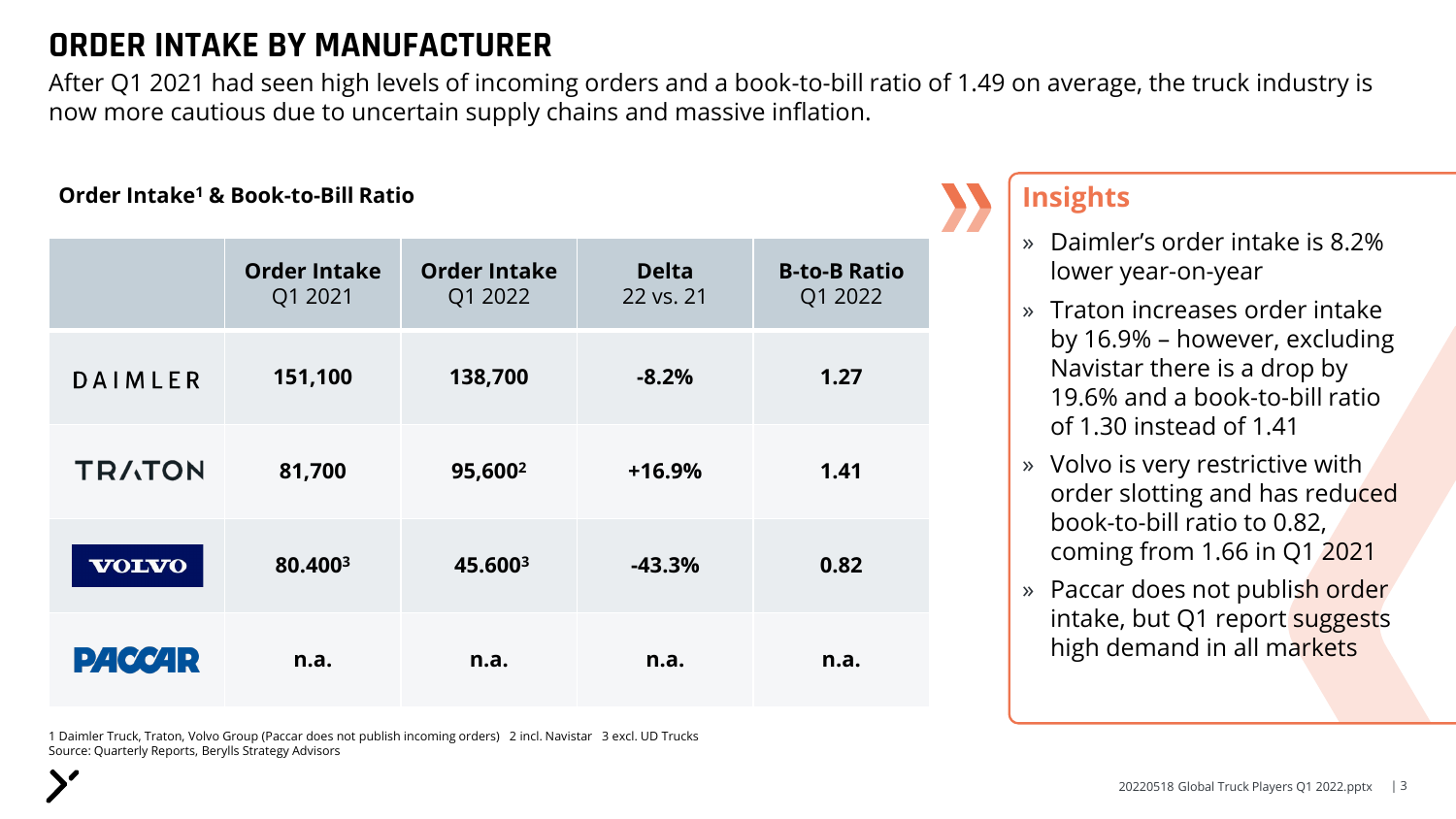## **UNIT SALES DEVELOPMENT**

Deliveries of the global truck players are up 9.2% year-on-year in Q1 2022. Volvo has the highest growth in unit sales, whereas Traton's deliveries grow mainly due to the consolidation of Navistar.



#### 1 incl. Navistar from Q3 2021 2 excl. UD Trucks from Q1 2021 Source: Quarterly Reports, Berylls Strategy Advisors

- » Daimler's deliveries are 7.8% higher than in the first quarter of 2021
- » Traton has increased unit sales by 12% incl. Navistar despite lower volumes at Scania (-28%) and MAN (-17%)
- » Volvo has increased sales by 15%, growth driven mainly by Europe and the Volvo brand
- » Paccar has delivered only 2% more trucks year-on-year; growth in Europe and South America partly offset by 10% drop in the United States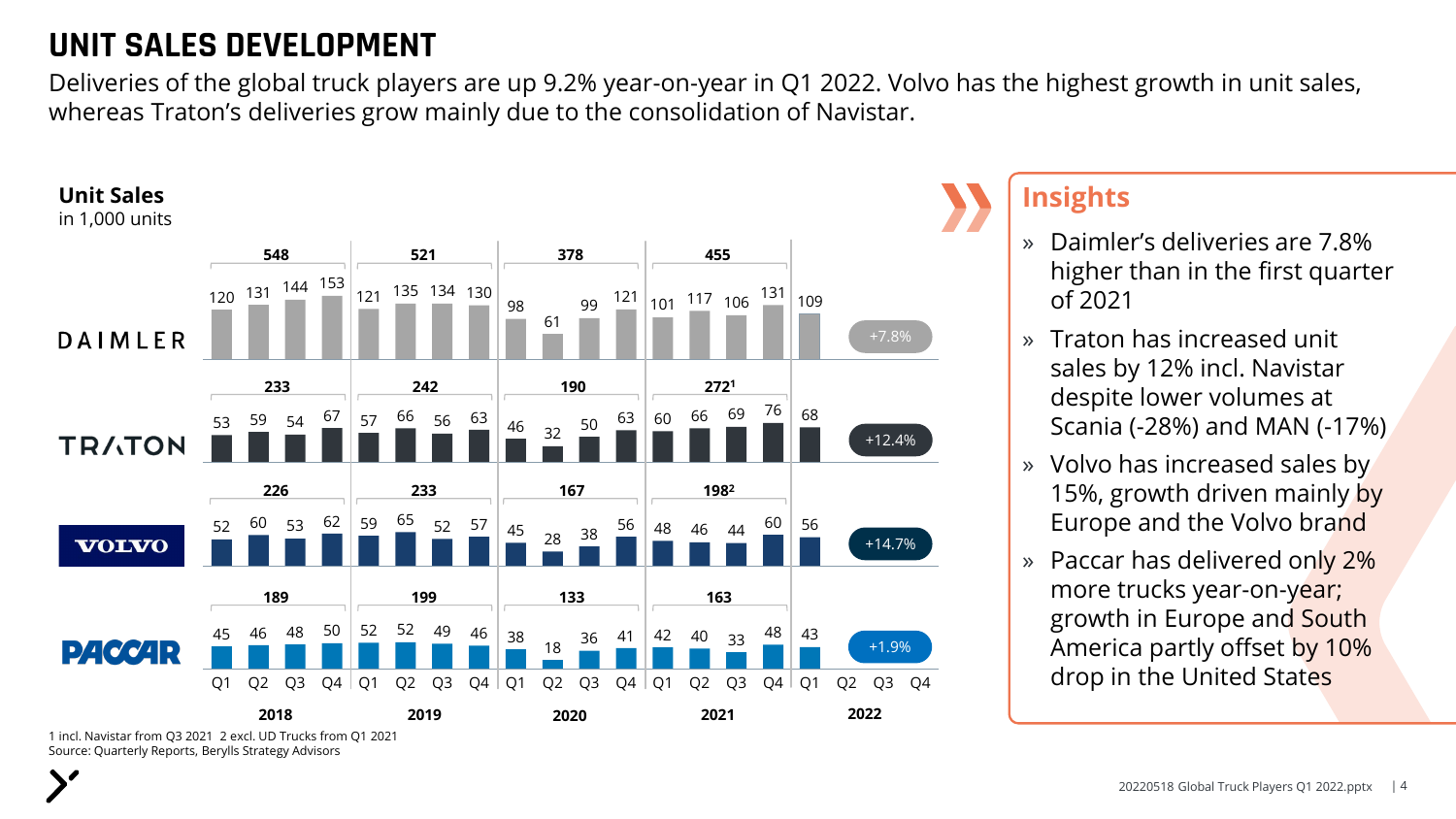### **REGIONAL SALES SPLIT**

Traton has diversified their regional portfolio significantly through consolidation of Navistar. Daimler and Paccar have the highest shares of North American sales.



Note: Daimler partly estimated, Traton incl. Navistar, Volvo excl. UD Trucks 1 Rest of World (for Traton incl. Asia, for Paccar incl. South America & Asia) Source: Quarterly Reports, Berylls Strategy Advisors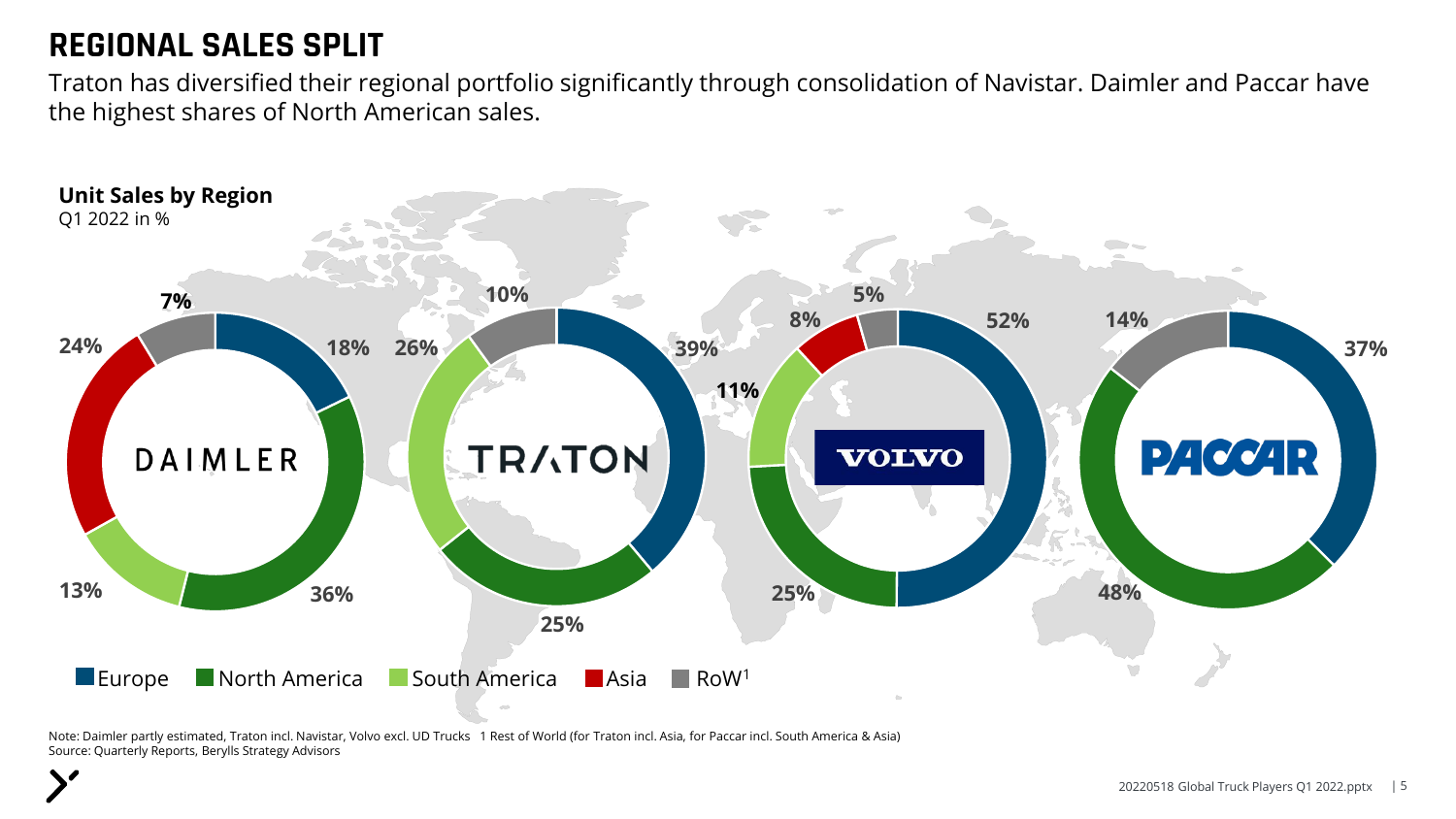## **NET REVENUE DEVELOPMENT**

The global truck players increased their revenues of the industrial business by 23.2% compared to previous year. Without Navistar, Traton's revenue development would have been flat.

#### **Net Revenue (Industrial Business)** in bn Euro **42.8 44.4 34.8 38.6** 9.5 10.3  $11.1$   $12.0$   $\big| 10.2$   $11.6$  11.5 11.2 9.2  $\left| \begin{array}{cc} 10.5 & 8.7 & 10.0 & 8.9 \end{array} \right|$ 8.8 6.2 +17.1% **DAIMLER 25.0 26.4 22.2 30.1<sup>1</sup>**  $7.9$  8.8 8.4 4.3  $\frac{5.6}{ }$  6.7 6.4 7.0 7.1 7.0 5.8 6.4 6.3 5.8 6.3 6.2 7.0 5.6 5.6 6.7 **TRATON** +29.9% **24.4 26.1 19.9 22.2<sup>2</sup>** 6.5 6.0 7.1 5.6 6.3 5.8 6.6 6.4 5.4 3.8 4.6 5.1 6.0 5.2 5.2 6.6 6.6 +26.9%<sup>3</sup> **VOLVO 18.8 21.5 15.0 18.5** 4.3 4.6 4.7  $5.2 \begin{array}{|l} 5.4 \end{array}$  5.6 5.4 5.2 4.3 <sub>2.5</sub> 3.9 4.3 4.5 4.5 4.0 5.5 5.6  $5.5$  | 5.4 4.5 4.0 2.5 +21.2%4 $D4$   $O4$   $R$  $Q1$   $Q2$   $Q3$   $Q4$   $Q1$   $Q2$   $Q3$   $Q4$   $Q1$  $Q2 \tQ3 \tQ4 \tQ1 \tQ2 \tQ3 \tQ4 \tQ1$  $Q4$  |  $Q1$ Q2 Q3 Q4 Q1 Q2 Q4 **2018 2019 2020 2021 2022**

1 incl. Navistar from Q3 2021 2 excl. UD Trucks from Q1 2021 3 in SEK +31.4% 4 in USD +12.8% Source: Quarterly Reports, Berylls Strategy Advisors

- » Daimler has grown revenues by 17% over last year's first quarter, which is below peer group average
- » Traton has achieved record Q1 revenues incl. Navistar and benefits from higher revenue per vehicle & after sales share
- » Volvo has increased revenue per vehicle by 18.3% (before currency effect) through price realization and product mix
- » Paccar has grown revenues per vehicle and benefits from USD appreciation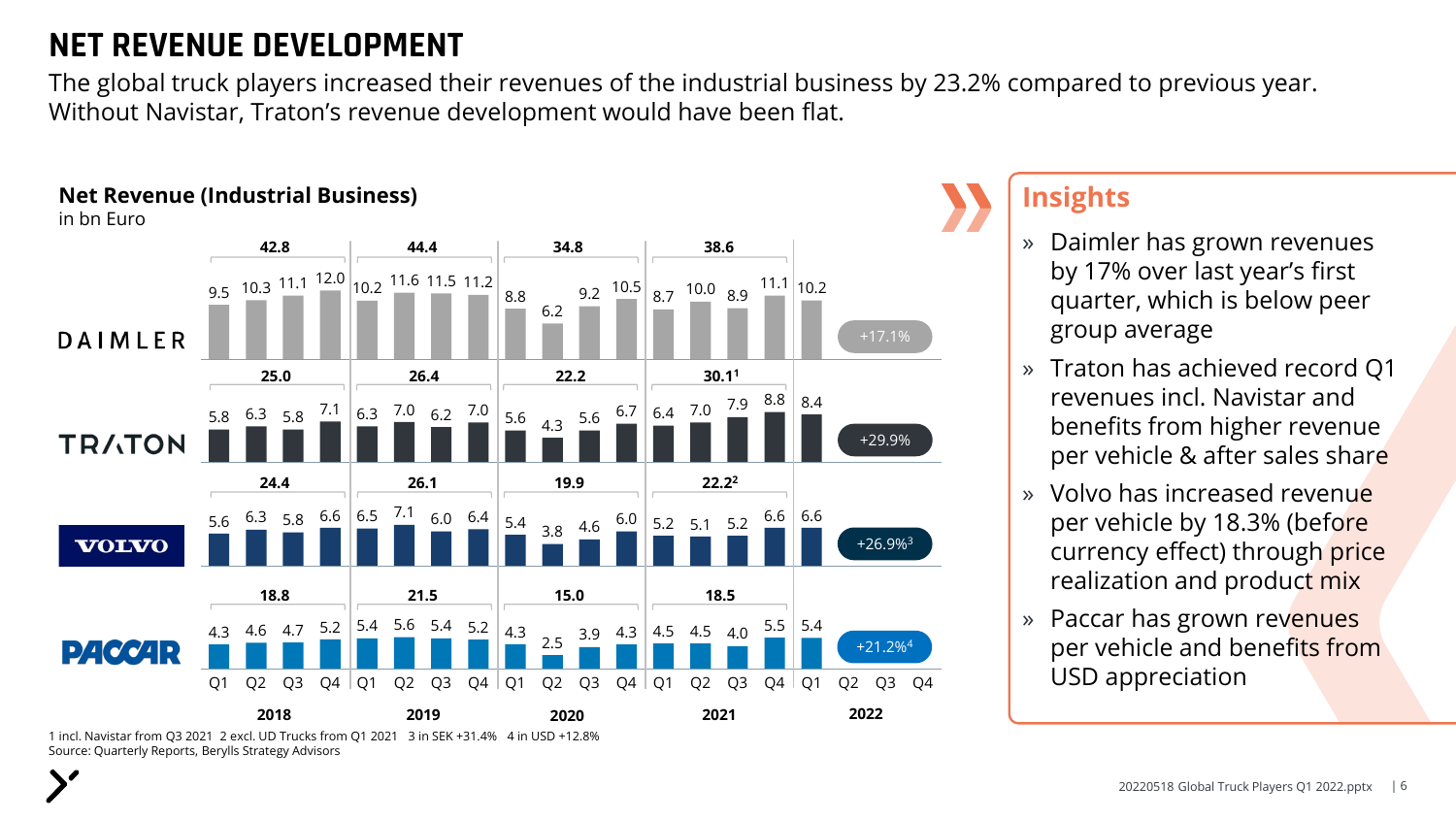## **NET REVENUE COMPOSITION**

Price increases and positive product mix effects boost revenues per vehicle. Traton benefits significantly from the consolidation of Navistar.



1 Share determined excl. other revenues for better comparability 2 Expert assumption 3 incl. Navistar 4 in SEK +18.3% in USD +8.9% Source: Quarterly Reports, Berylls Strategy Advisors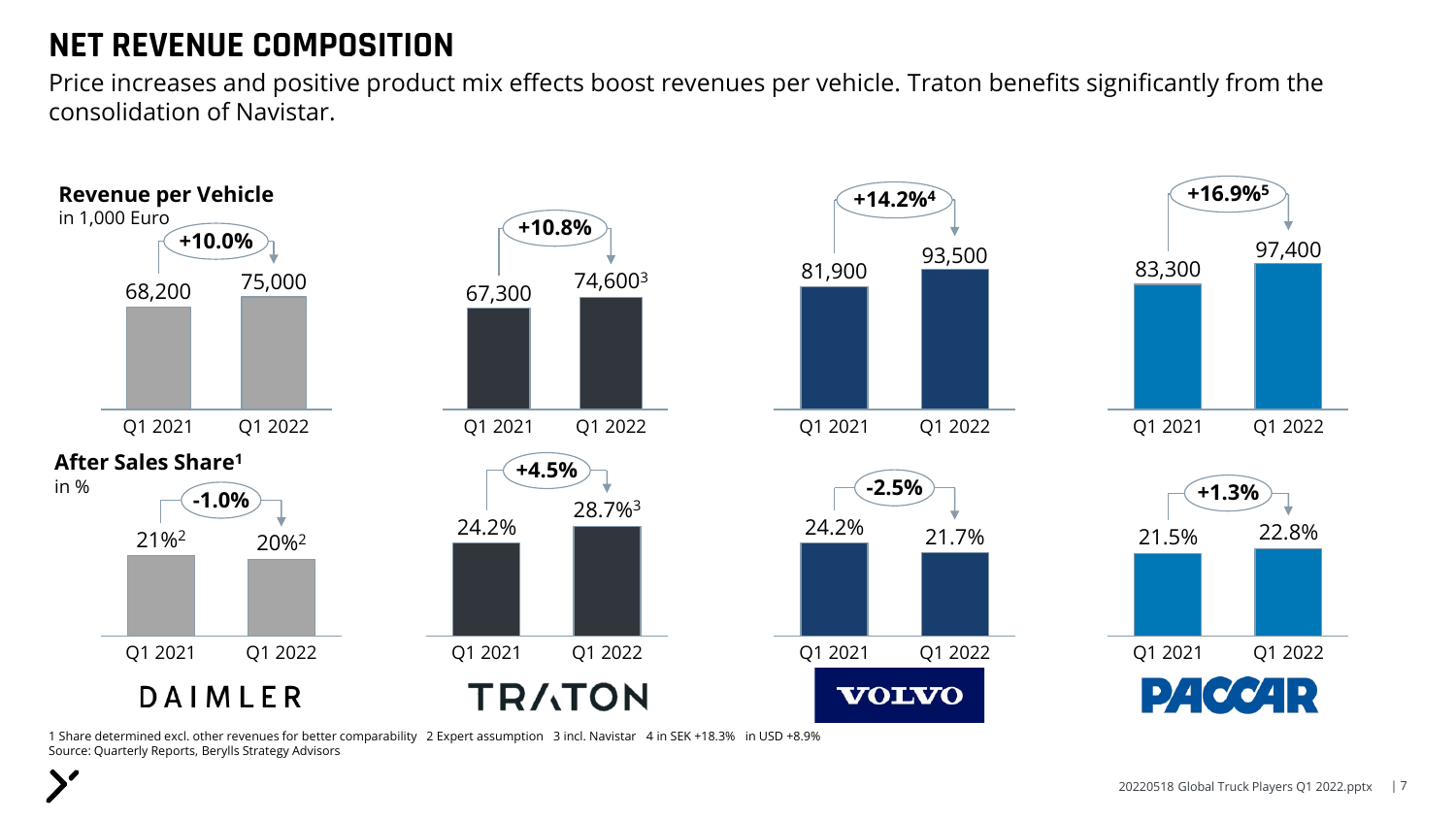## **OPERATING PROFIT DEVELOPMENT**

Cumulated operating profit (adjusted) of the big 4 global truck manufacturers is 8.6% above Q1 2021. Volvo and Paccar perform above average, while Traton is still struggling,



1 Daimler: EBIT adjusted – Traton: Operating Result adjusted – Volvo: Operating Income adjusted – Paccar: Income before Taxes 2 in SEK +16.2% in USD +19.2% Source: Quarterly Reports, Berylls Strategy Advisors

- » Daimler's EBIT (adj.) increased by 9.4% year-on-year, driven by North America and Europe
- » Traton has grown operating result from 151 to 424 mn EUR but significantly reduced adjustments
- » Volvo's record level first quarter operating income is driven by price and product mix
- » Paccar with record profit in parts business but net income from truck sales not yet back on pre-crisis level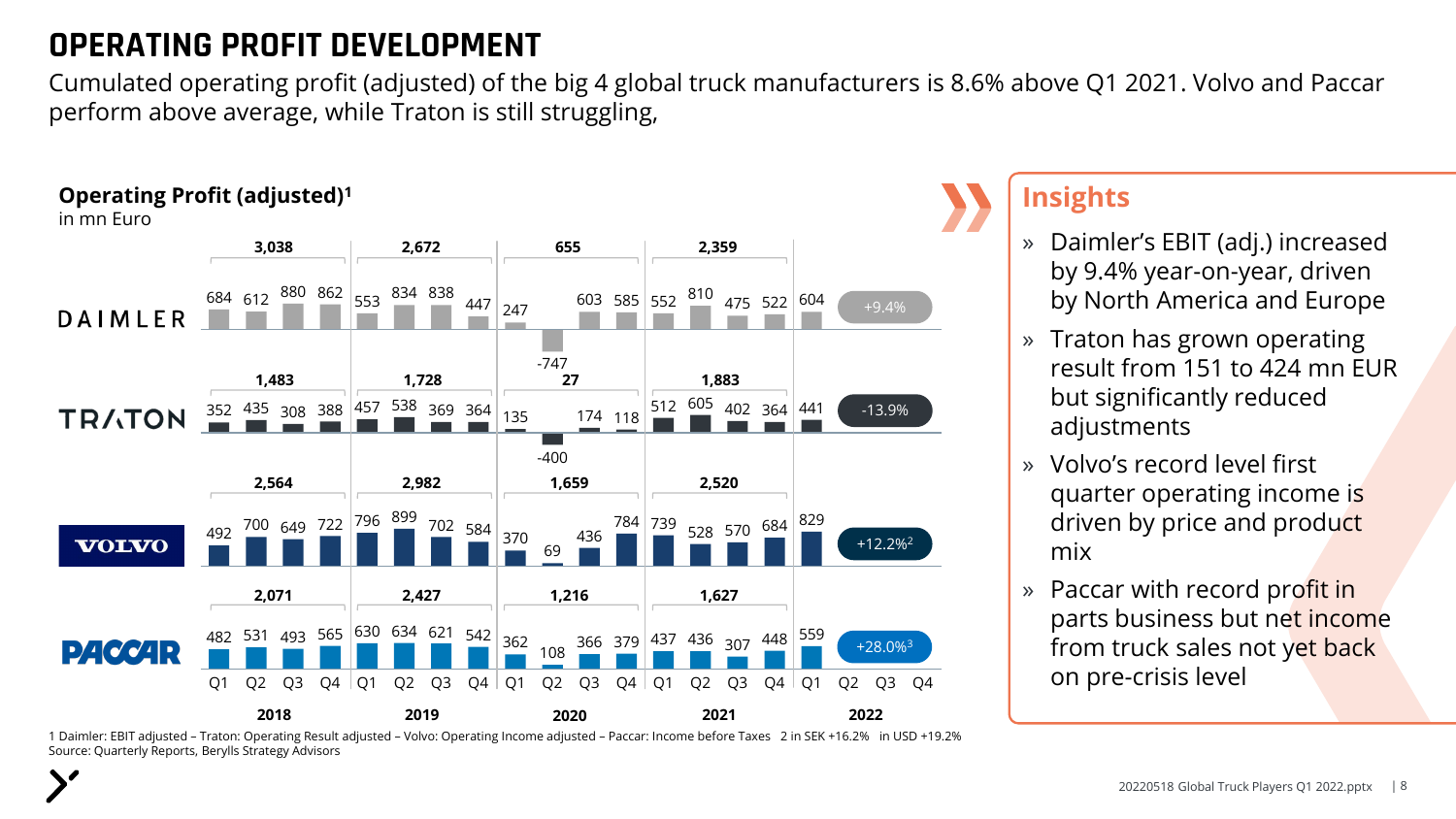### **MARGIN DEVELOPMENT**

The average adjusted margin of the global truck players has deteriorated from 9.0% in Q1 2021 to 7.9% in Q1 2022. Volvo and Paccar keep playing in a different league than Daimler and Traton.



#### **Insights**

- » Daimler shows solid margins in North America, Europe and Latin America, whereas Asia and the bus business are not satisfactory
- » Traton is suffering from weak deliveries and the low margins of MAN and Navistar
- » Volvo is the clear benchmark in profitability among the global truck players
- » Paccar has achieved doubledigit margin in industrial business for the first time since 2019

1 Daimler: EBIT adjusted – Traton: Operating Result adjusted (excl. Navistar) – Volvo: Operating Income adjusted – Paccar: Income before Taxes. Source: Quarterly Reports, Berylls Strategy Advisors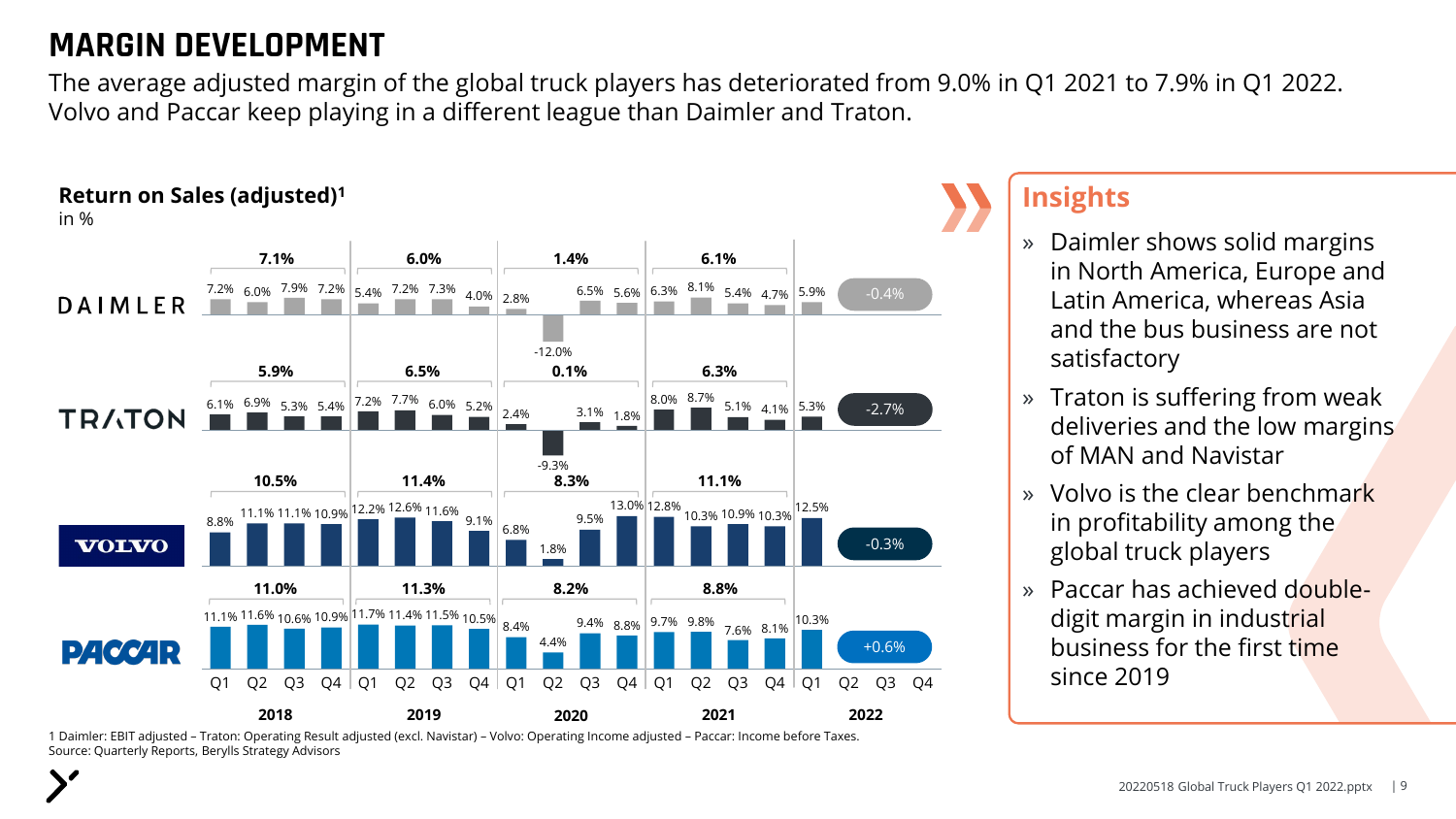### **STOCK PERFORMANCE**

Daimler Truck showed the best stock price development of all global truck players since January 2020 and has even outperformed the Auto100 Index since the spin-off in December 2021.



1 Berylls' proprietary stock index, covering the entire automobility industry Source: yahoo finance, Berylls Strategy Advisors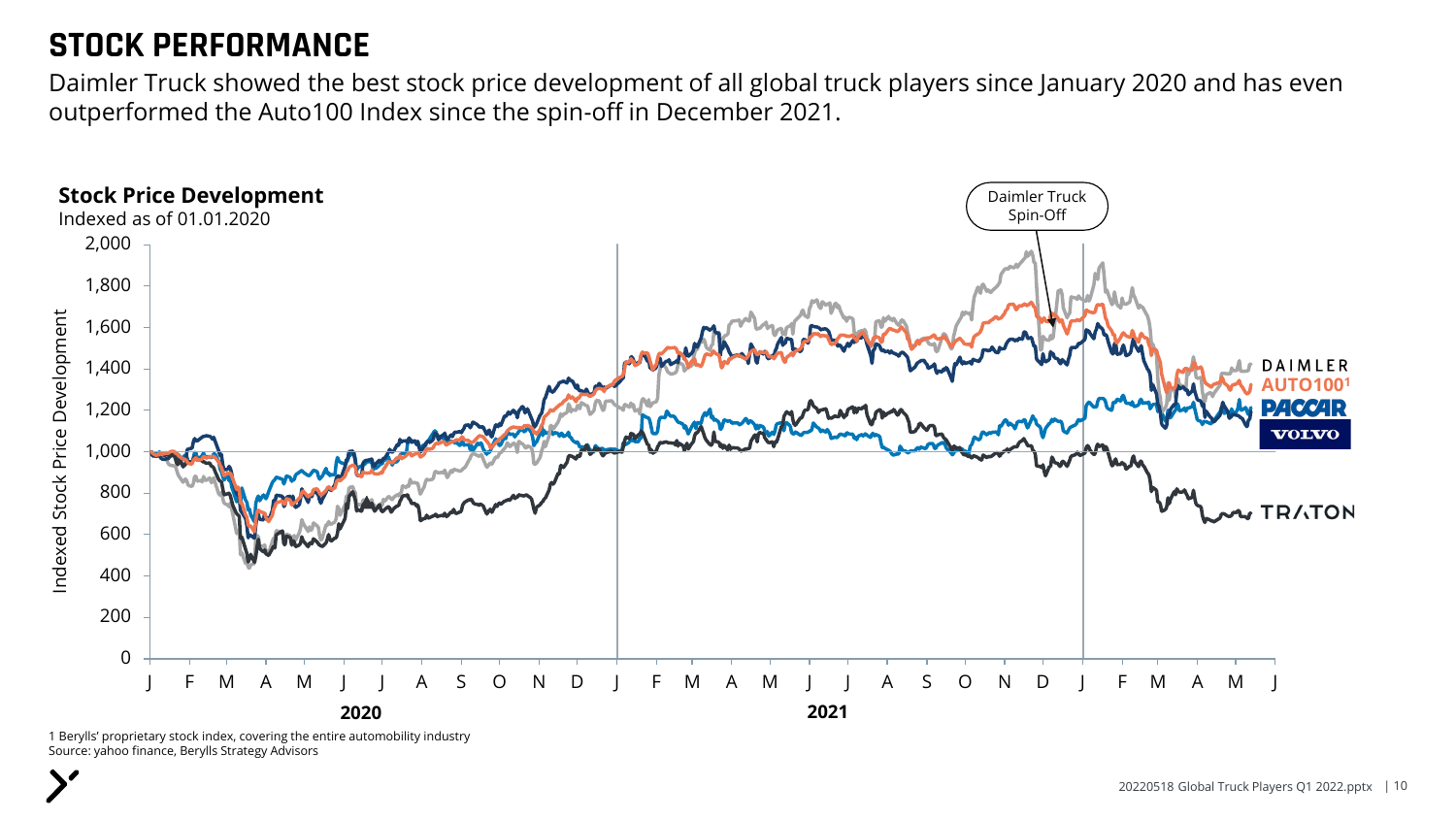## **VALUATION<sup>1</sup>**

Driven by their superior profitability, Volvo and Paccar have much stronger valuations than their German counterparts Daimler and Traton.





#### **Revenue Multiple<sup>3</sup>**



#### **EBITDA Multiple<sup>4</sup>**



1 Market cap & valuation KPIs as of 16.05.2022 2 PE Ratio (trailing twelve months) 3 Enterprise value/revenue 4 Enterprise value/EBITDA Source: yahoo finance, Quarterly Reports, Berylls Strategy Advisors

- » Daimler's market cap is currently about 9% lower than right after the spin-off in December 2021
- » Traton has lost 33% of its market cap since the IPO in July 2019 and shows by far the weakest valuation
- » Volvo is the most valuable truck manufacturer globally with very reasonable P/E and multiples
- » Paccar achieved the best market cap development year-on-year and outperforms Daimler Truck by factor 2 in terms of revenue multiple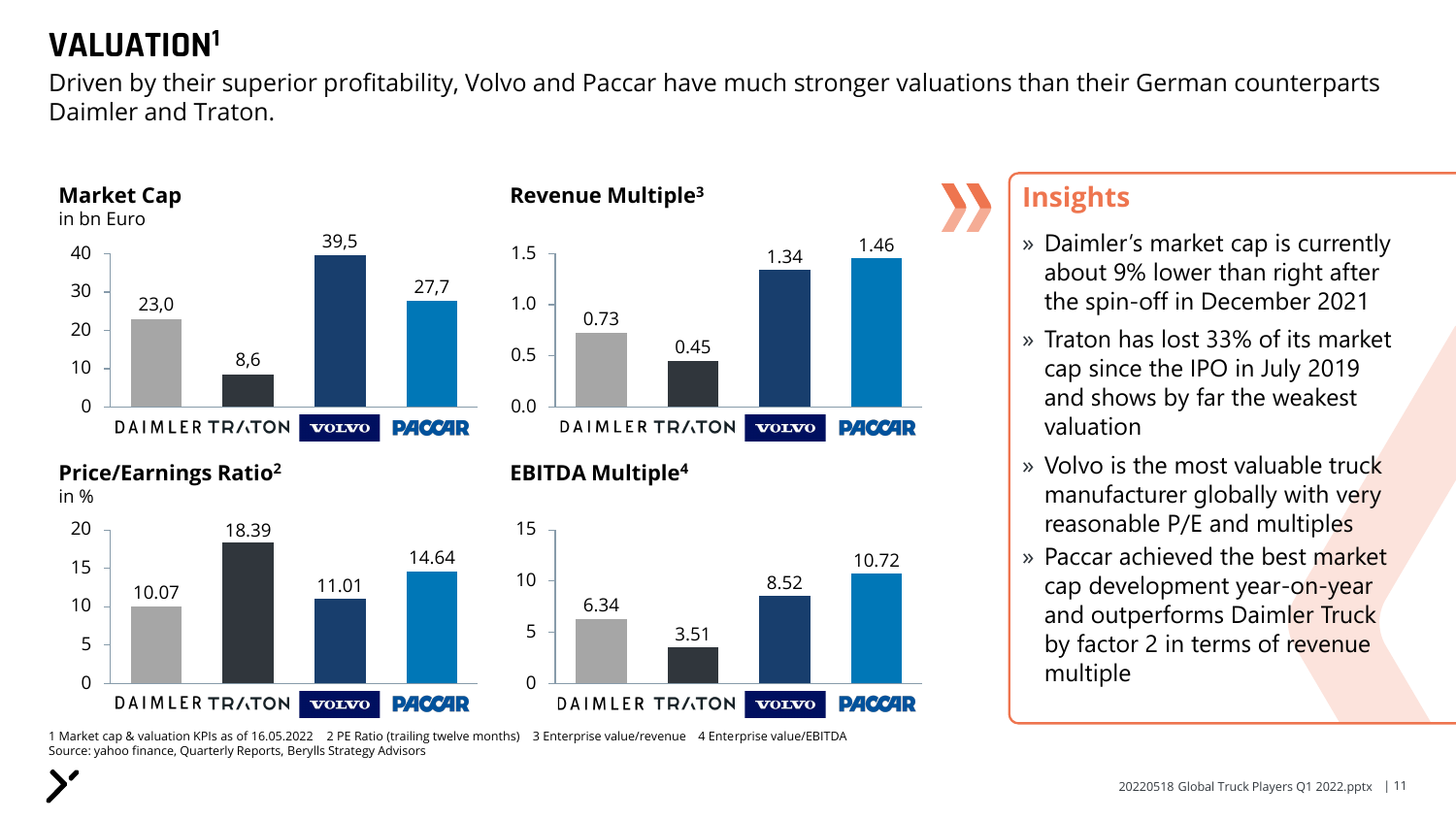## **BUSINESS AS UNUSUAL**

**1**

**2**

The situation on the global truck markets remains unusual: Demand is much higher than supply and inflation has arrived on the sales side of the business. Basically, not the worst conditions to boost profits.

#### **Supply chains remain uncertain**

The Ukraine war has added even more uncertainty to supply chains which have been under stress since the recovery from the sharp market decline in Q2 2020. With Shanghai being in lock-down, there are significant risks looking forward.

#### **No signs of weakness on the demand side**

Although there are first signs of economic slow-down on the horizon, the need for new trucks is still considerably high. There is a massive pent-up demand and a huge order backlog – 2022 production is sold out.



#### **German OEMs have homework to do**

While Volvo and Paccar are very profitable with double-digit margins, both Daimler and Traton need to improve performance, namely for Fuso, MAN and Navistar which are below 5% RoS.

Source: Berylls Strategy Advisors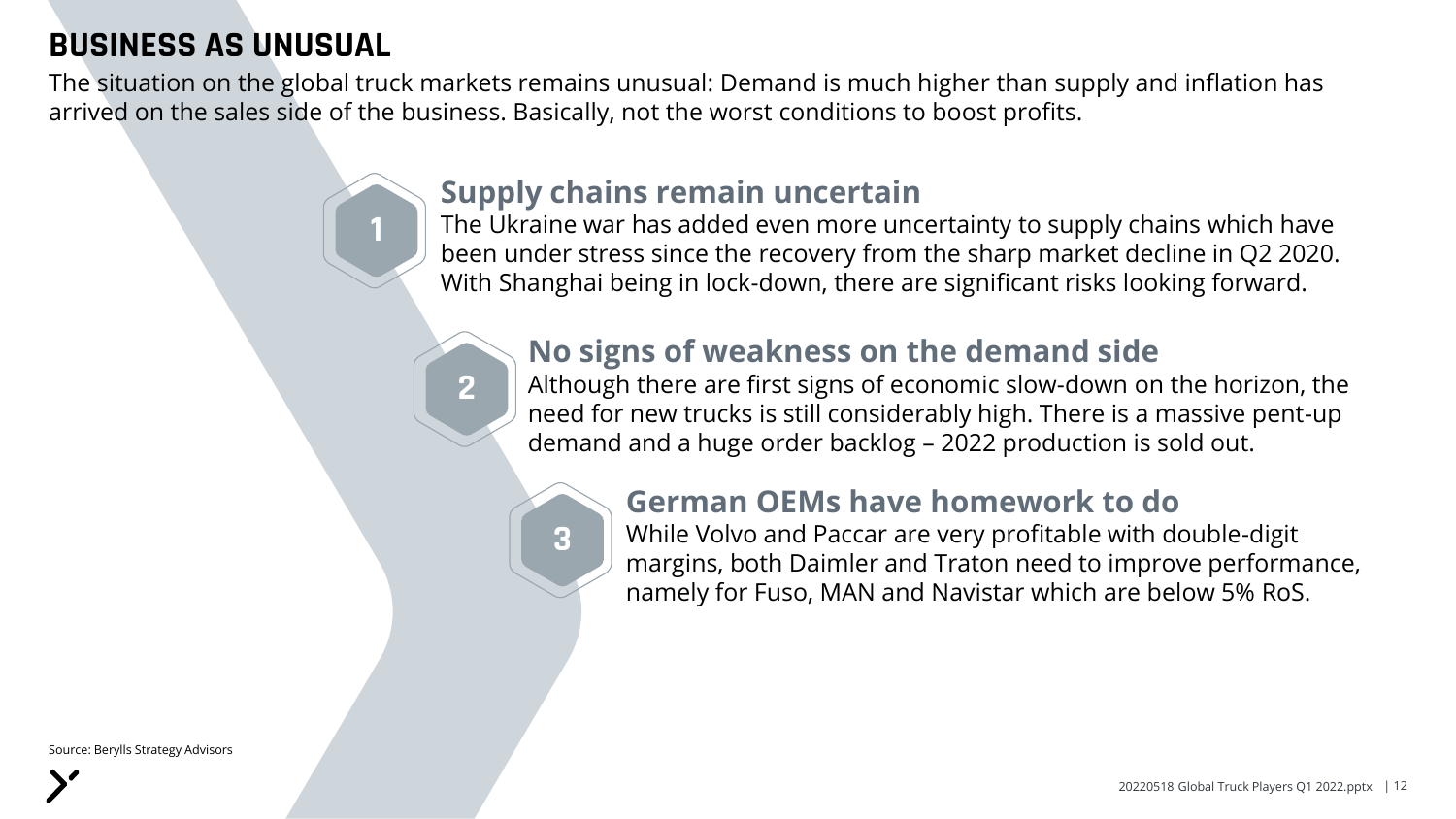

**Andreas Oesinghaus** Associate

# **WANT TO LEARN MORE? CONTACT US!**

#### **CONTACT**

Steffen Stumpp | Principal Berylls Strategy Advisors T +49 (0) 152 27 27 83 27 steffen.stumpp@berylls.com